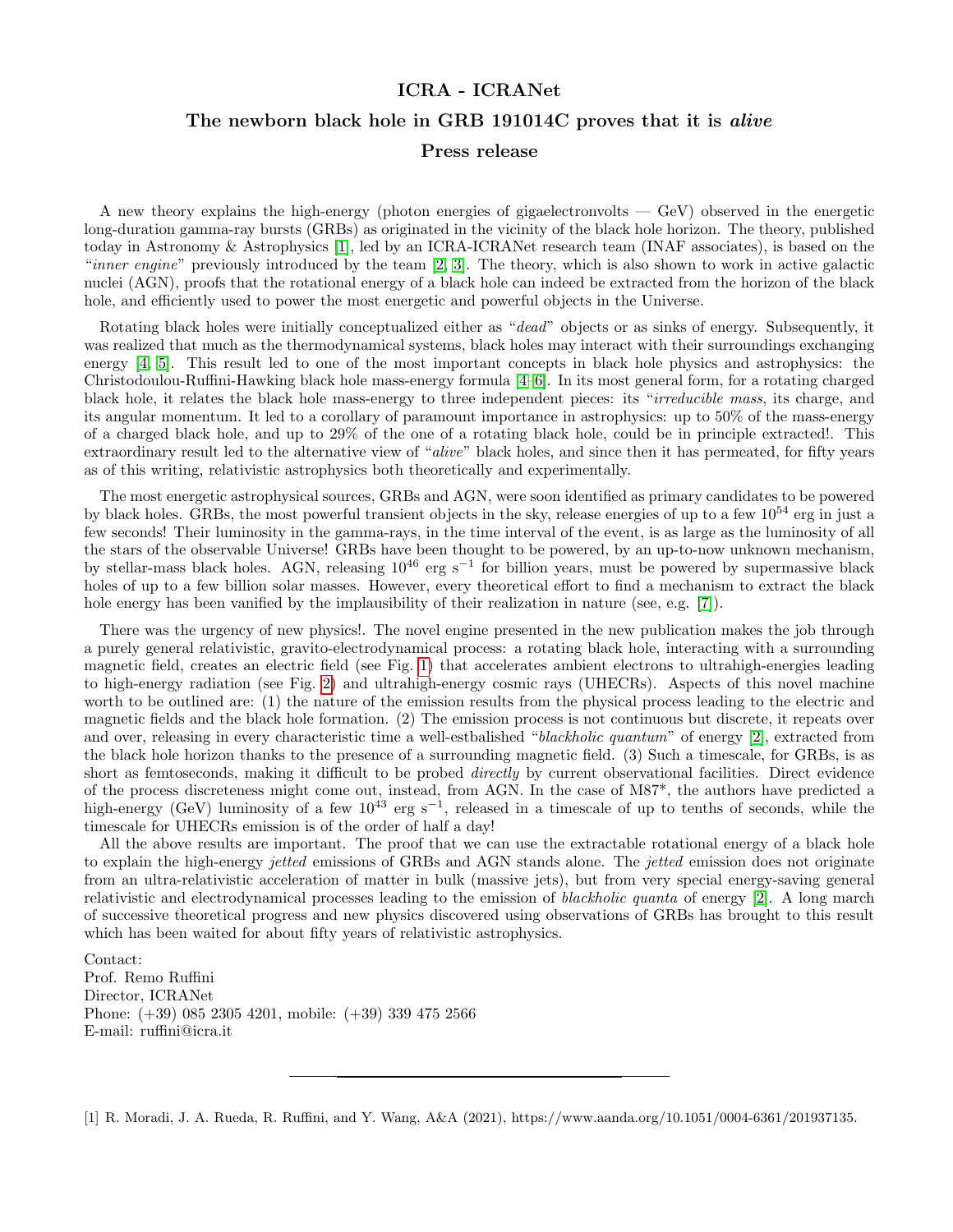

<span id="page-1-6"></span>FIG. 1. Figure taken from [\[1\]](#page-0-0) with the kind permission of the authors. Electric (blue lines) and magnetic (golden lines) field lines surrounding the rotating black hole. Electrons located in these northern and southern hemisphere cones of semi-aperture angle of 60 are outwardly accelerated leading to GeV photons (see Fig. [2\)](#page-2-0).

- <span id="page-1-0"></span>[2] J. A. Rueda and R. Ruffini, European Physical Journal C 80, 300 (2020), 1907.08066.
- <span id="page-1-1"></span>[3] R. Ruffini, R. Moradi, J. A. Rueda, L. Becerra, C. L. Bianco, C. Cherubini, S. Filippi, Y. C. Chen, M. Karlica, N. Sahakyan, et al., Astroph. J. 886, 82 (2019), 1812.00354.
- <span id="page-1-2"></span>[4] D. Christodoulou, Phys. Rev. Lett. **25**, 1596 (1970).
- <span id="page-1-3"></span>[5] D. Christodoulou and R. Ruffini, Phys. Rev. D 4, 3552 (1971).
- <span id="page-1-4"></span>[6] S. W. Hawking, Physical Review Letters 26, 1344 (1971).
- <span id="page-1-5"></span>[7] R. Penrose and R. M. Floyd, Nature Physical Science 229, 177 (1971).
- <span id="page-1-7"></span>[8] R. Ruffini, R. Moradi, J. A. Rueda, L. Li, N. Sahakyan, Y. C. Chen, Y. Wang, Y. Aimuratov, L. Becerra, C. L. Bianco, et al., MNRAS (2021), 2103.09142.